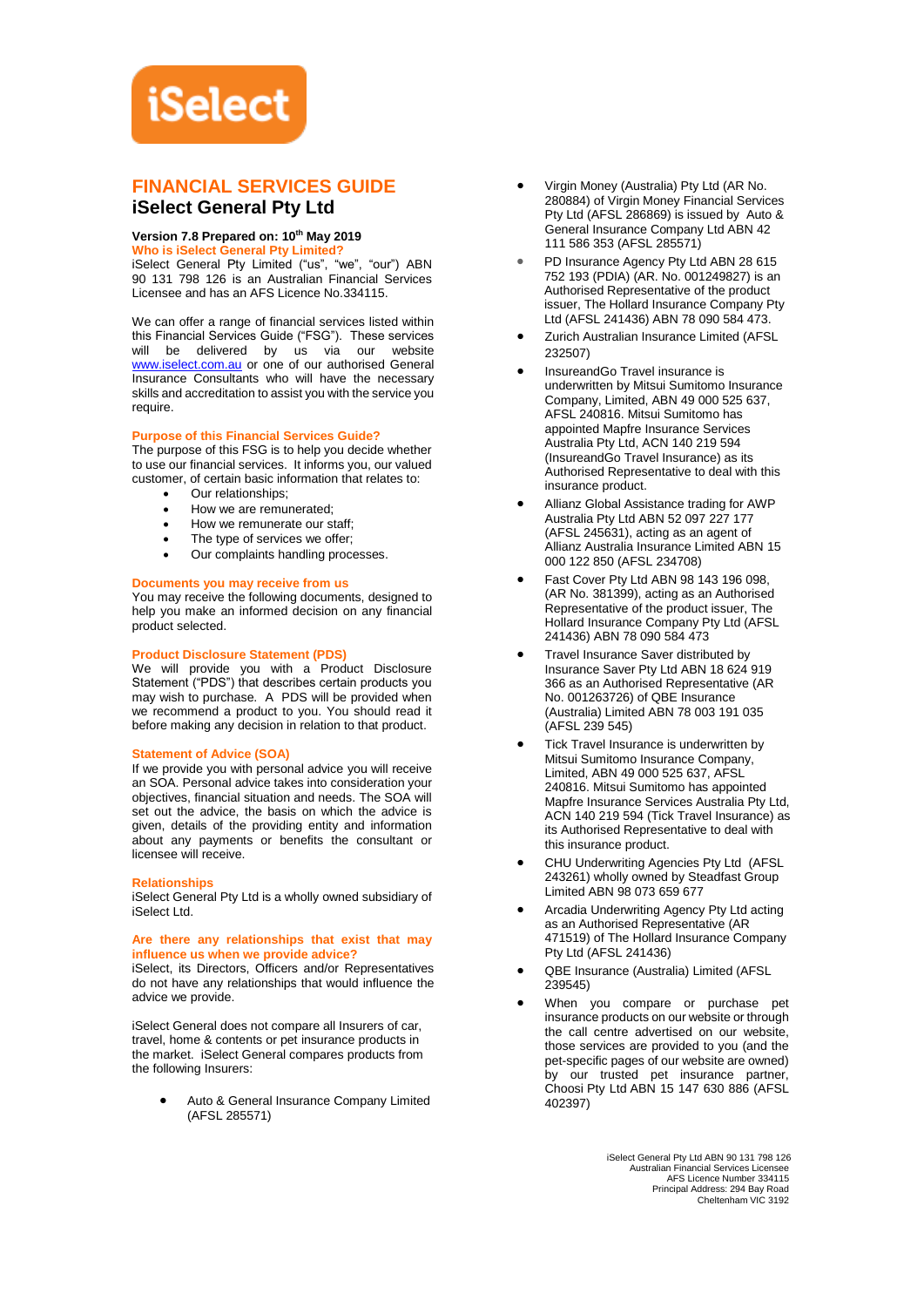

## **What Financial Services do we Offer?**

iSelect General Pty Ltd is licensed by ASIC to deal in, and provide general and personal advice on, general insurance products including car insurance.

We deal in, and provide advice on general insurance products from those Insurers we have an agreement with (our "Participating General Insurers").

When we provide general advice, we do not take into account your financial situation, objectives or needs or whether the product is or particular features of the product are appropriate for you. Before acting on our advice, you should consider whether it is appropriate, in light of these factors.

If we provide personal advice, it is limited in scope to recommending (an) appropriate product(s) available from our Participating General Insurers, and it is based solely on the information you provide us.

If you provide us with information that is incomplete or inaccurate, then any advice we provide will be based on this information. In this situation, you must consider whether the advice is appropriate, having regard to your relevant personal circumstances.

You can provide instructions to us by contacting us by phone or online – see over for details.

#### **How do we provide our services?**

We act as an intermediary offering you financial product advice in relation to general insurance products from our Participating General Insurers. If you choose to apply for, or vary, a general insurance product using our service, we will act on behalf of the relevant insurer in arranging that policy for you.

#### **How do we remunerate our staff?**

Our Consultants are paid a salary and may receive bonuses, which may be based on a number of factors including:

- Customer service excellence;
- Performance in relation to sales targets and referrals;
- Compliance; and /or
- Annual salary.

#### **How is iSelect remunerated?**

We receive commissions (and, in some cases, a marketing services fee) from our Participating General Insurers. If we provide personal advice and are able to give you more information about remuneration, we will do this as soon as practicable after the advice is provided.

With respect to car insurance products iSelect General Pty Ltd will receive a commission:

- of either
	- (a) up to 45% of the first year's (gross) premium for each car insurance product that we refer or sell; or
	- (b) up to \$450 for each car insurance product that we refer or sell; and
- in some cases
- (a) a renewal commission of up to 45%; or
- (b) an ongoing trail commission of up to \$400 for each year you that you renew your car insurance policy originally purchased through us (with such trail commission payable to us for up to two annual renewals).

With respect to home and contents insurance iSelect General Pty Ltd will receive a commission of up to 22% of each year's (net) premium for the relevant home and contents insurance product sold.

With respect to travel insurance products iSelect General Pty Ltd will receive a commission of up to 25% of the premium for the relevant travel insurance product sold.

With respect to pet insurance products iSelect General Pty Ltd will receive a commission of up to 25% of the first year's annualised premium for the relevant pet insurance product sold.

All of these fees are paid by the relevant Insurer and are not an additional cost to you.

#### **Other benefits**

iSelect General and/or your General Insurance Consultant may receive other benefits based on the number of policies written and/or maintained from product providers over a specified time frame. These benefits are not an additional charge to you.

#### **Our Privacy Policy**

We collect personal information to ensure we can offer or provide you with products and services as outlined in this FSG. We value your privacy and have adopted the principles set out in the Privacy Act 1988 as part of our commitment to maintain client confidentiality in the collection, use, disclosure or handling of personal information. For further information about our privacy policy, please call us on 03 9276 8000 or email us at [privacy@iselect.com.au](mailto:privacy@iselect.com.au) or visit our website at [www.iselect.com.au/car](http://www.iselect.com.au/car)

We will maintain a record of your personal information including details of your objectives and any insurance product's purchased. If you wish to examine your file please ask your General Insurance Consultant and they will make arrangements for you to do so. Alternatively, contact us on 13 19 20.

It is important to note that in order to best meet your needs and provide you with financial services and advice, your General Insurance Consultant may need to disclose your personal information to other parties, typically General Insurance Companies as part of your application.

#### **How can I make a complaint about the services provided?**

We have a complaints process for you to follow in the event you wish to lodge a complaint in relation to the services you received from us.

**Step 1:** Please call our Call Centre on 13 19 20 and we will discuss the issue and if possible resolve it immediately. If immediate resolution is not possible, we will consider your complaint further and acknowledge

> iSelect General Pty Ltd ABN 90 131 798 126 Australian Financial Services Licensee AFS Licence Number 334115 Principal Address: 294 Bay Road Cheltenham VIC 3192